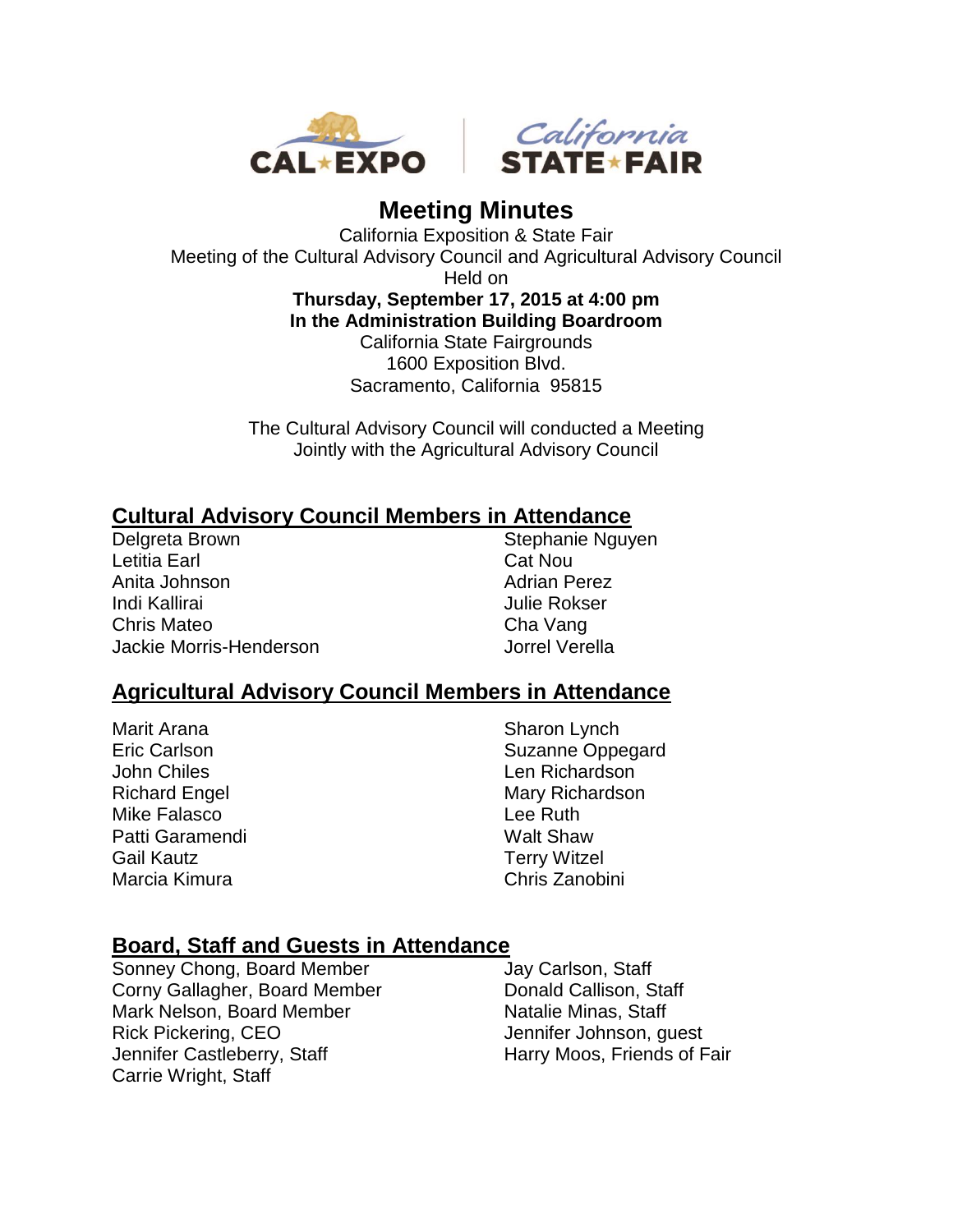**1) CALL TO ORDER –** the meeting was called to order at 4:15p.m.

#### **2) OPENING REMARKS**

- a) Adrian Perez, Chair, Cultural Advisory Council opened the meeting by welcoming both Councils to the second annual joint meeting of the AAC and CAC. He personally related that the 2015 Fair was the best he had ever attended, he noticed positive changes in the traffic flow. He thanked his cochair Jackie Morris-Henderson for helping to organize the CAC parade, fair tours and opening day.
- b) John Chiles, Vice-Chair, Agricultural Advisory Council thanked all the members for attending. He felt that the Farm looked great and the Summer Harvest Stamp Unveiling was a great event. He noted that the ag programs; livestock shows, Champion Challenge and the Sale of Champions looked to be well attended.
- **3) INTRODUCTION OF GUESTS & STAFF -** Vice-Chair Chiles led a round of introductions for guests and staff. Program Director Wright introduced new full-time additions to the program team including Event Coordinator Donald Callison and Education Coordinator Natalie Minas
- **4) 2015 UPDATE –** Prior to the staff updates a 2015 Fair wrap up video was played, the video captured many of the Council members and staff's fair memories.
	- a) Staff update
		- 1.) CEO Rick Pickering updated the Council Members on several items. Here are the highlights:
			- The Fair received lots a great media coverage, crews were out covering the Fair every one of the 17 days.
			- Overall the weather was great with only a few very hot days.
			- The parking lots were full and did not "turn over" allowing for later arrival guest to "fill in" where people have left for the day. This is an indication that guests are staying longer and enjoying the increase in patron comfort.
			- The Fair sold over 9.6 million dollars in Food making the State Fair the largest Food Festival in Northern California.
			- The middle Saturday was the best middle Saturday in the history of the fair.
			- In the final four days of fair over 300,000 quests attended.